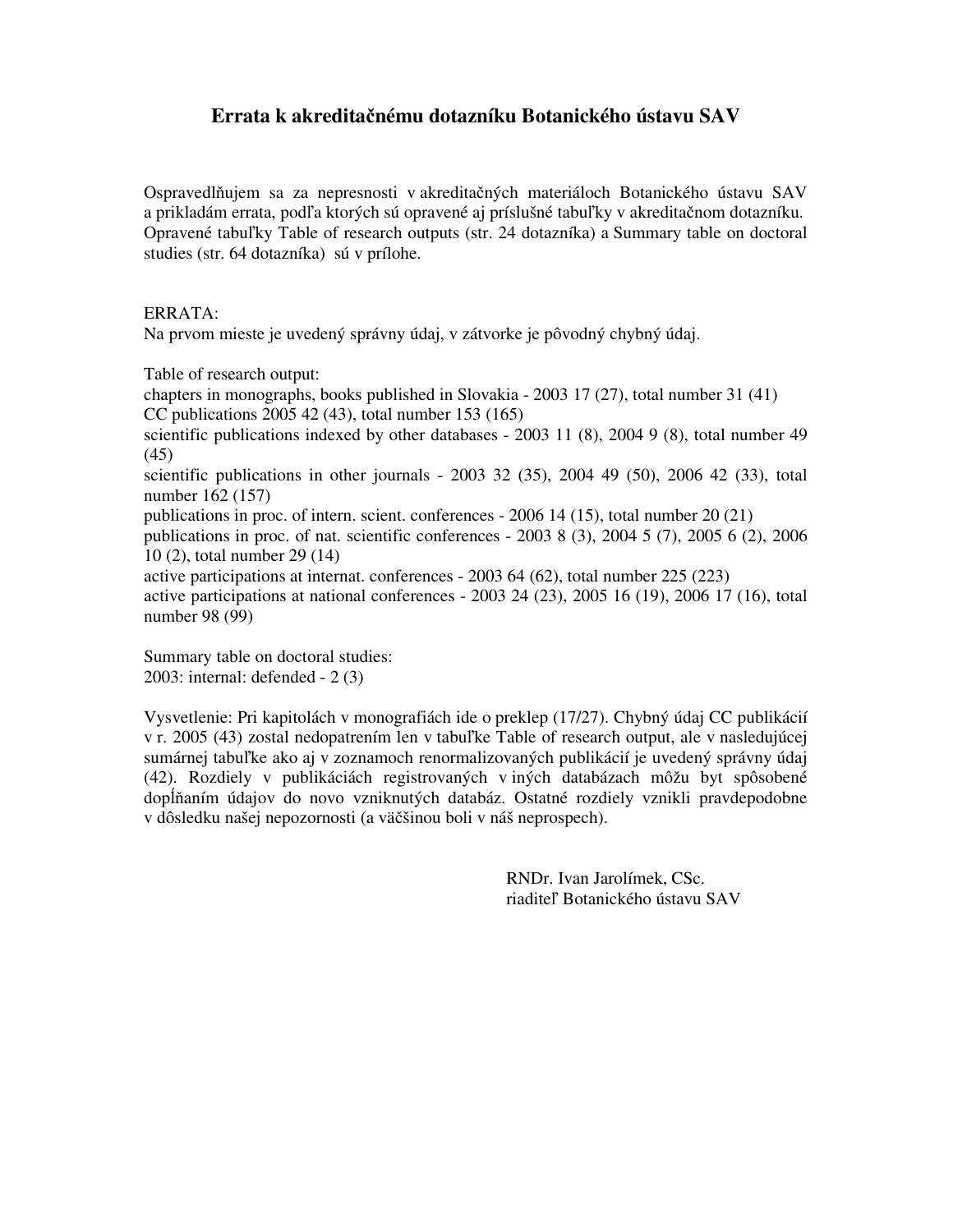- [1] ŠROBÁROVÁ, A. NADUBINSKÁ, M. EGED, Š. KOGAN, G. ALTOMARE, C. MORETTI, A. The possibility of using biological control agents to reduce maize root rot caused by F. verticillioides. In Acta fytotechnica et zootechnica. Vol. 6, no. 4 (2004), p. 85-89.
- [2] VALACHOVIČ, Milan. Syntaxonomy of the fringe vegetation in Slovakia in relation to surrounding areas - preliminary classification. In Haquetia, Ljubljana. Vol. 3, no. 1 (2004), s. 9-25.
- [3] VALENTOVIČ, Peter LUXOVÁ, Miroslava KOLAROVIČ, Lukáš GAŠPARÍKOVÁ, Otília. Effect of osmotic stress on compatible solutes content, membrane stability and water relations in two maize cultivars. In Plant, Soil and Environment. Vol. 52, no. 4 (2006), p. 186-191. (SCOPUS, AGRICOLA, AGRIS, CAB Abstracts)

#### **ii. Table of research outputs**

Table **Research outputs** shows research outputs in number of specified entries; these entries are then divided by FTE employees with a university degree (from Tab. Research staff) for all Organisation at the respective year; finally these entries are divided by the total salary budget (from Tab. Salary budget).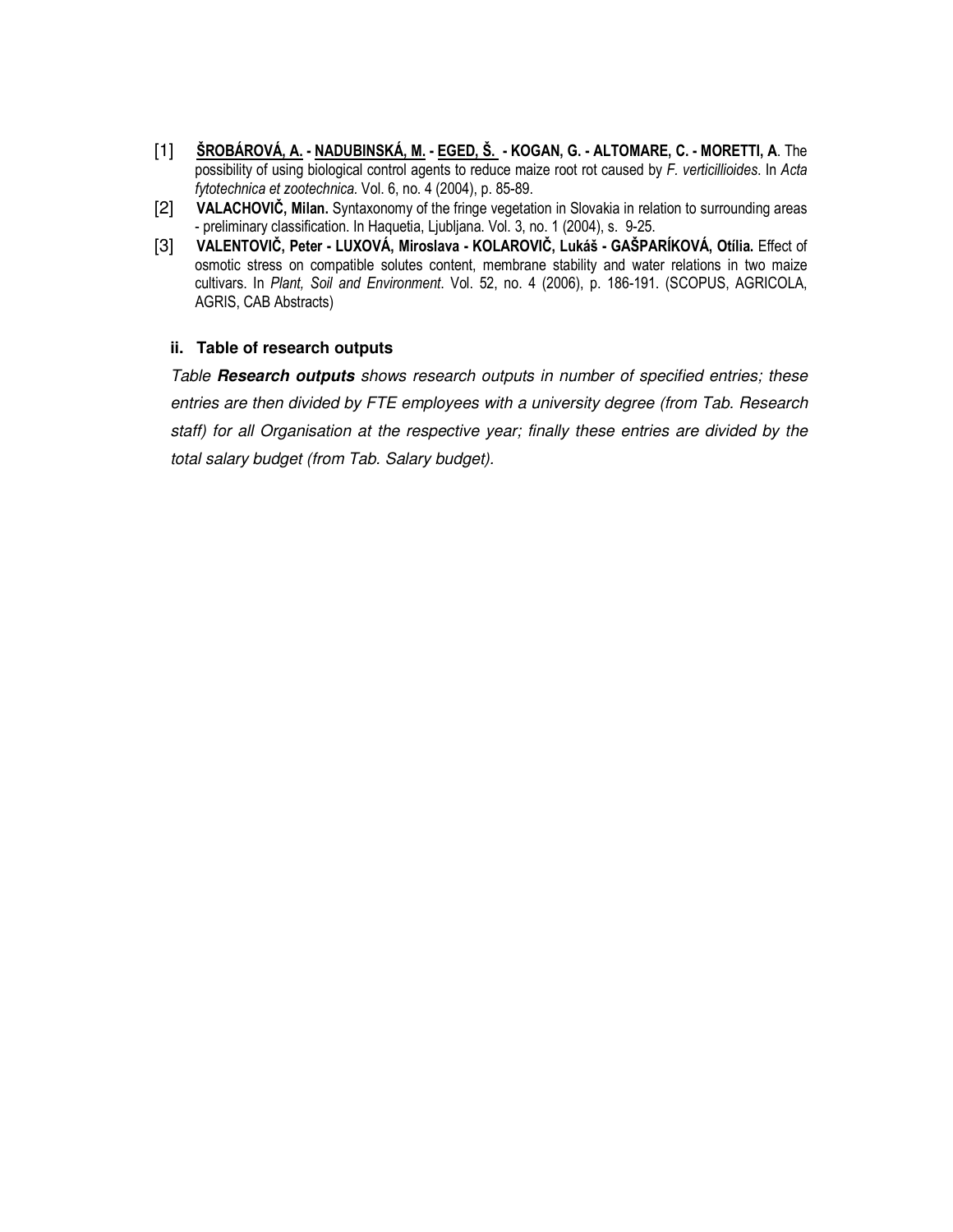| <b>Research</b><br>outputs                                          | 2003           |         |                     | 2004           |         |                    | 2005           |         |                     | 2006   |         |                                     | total  |                             |               |                            |
|---------------------------------------------------------------------|----------------|---------|---------------------|----------------|---------|--------------------|----------------|---------|---------------------|--------|---------|-------------------------------------|--------|-----------------------------|---------------|----------------------------|
|                                                                     | number         | No./FTE | No. / salary budget | number         | No./FTE | salary budget<br>ġ | number         | No./FTE | No. / salary budget | number | No./FTE | salary budget<br>$\dot{\mathsf{z}}$ | number | averaged number<br>per year | av. No. / FTE | av. No. / salary<br>budget |
| chapters in monographs,<br>books published abroad                   | $\overline{4}$ | 0,09    | 0,25                | $\overline{2}$ | 0,04    | 0,12               | $\Omega$       | 0,00    | 0,00                | 9      | 0,18    | 0,51                                | 15     | 3,8                         | 0,08          | 0,22                       |
| chapters in monographs,<br>books published in<br>Slovakia           | 17             | 0,38    | 1.04                | $\Omega$       | 0.00    | 0.00               | $\overline{4}$ | 0.08    | 0,24                | 10     | 0,20    | 0,56                                | 31     | 7,8                         | 0, 16         | 0,46                       |
| <b>CC</b> publications                                              | 38             | 0.84    | 2,33                | 31             | 0.65    | 1,87               | 42             | 0,89    | 2,50                | 42     | 0,82    | 2,36                                | 153    | 38,3                        | 0,80          | 2,27                       |
| scientific publications<br>indexed by other<br>databases *)         | 11             | 0,24    | 0.68                | 9              | 0.19    | 0,54               | 14             | 0,30    | 0,83                | 15     | 0,29    | 0,84                                | 49     | 12,3                        | 0,26          | 0,73                       |
| scientific publications<br>in other journals                        | 32             | 0,71    | 1,96                | 49             | 1,02    | 2,96               | 39             | 0,83    | 2,32                | 42     | 0,82    | 2,36                                | 162    | 40,5                        | 0,85          | 2,40                       |
| publications in proc. of<br>international scientific<br>conferences | $\Omega$       | 0,00    | 0.00                | 5              | 0.10    | 0,30               | $\mathbf{1}$   | 0.02    | 0,06                | 14     | 0,27    | 0,79                                | 20     | 5,0                         | 0, 10         | 0,30                       |
| publications in proc. of<br>nat. scientific conferences             | 8              | 0,18    | 0.49                | 5              | 0.10    | 0,30               | 6              | 0, 13   | 0,36                | 10     | 0,20    | 0,56                                | 29     | 7,3                         | 0, 15         | 0,43                       |
| active participations at<br>international conferences               | 64             | 0.00    | 3.93                | 73             | 1.52    | 4.41               | 51             | 1.08    | 3,03                | 37     | 0.72    | 2,08                                | 225    | 56.3                        | 1.18          | 3,34                       |
| active participations at<br>national conferences                    | 24             | 0,53    | 1,47                | 41             | 0,85    | 2,48               | 16             | 0,34    | 0,95                | 17     | 0,33    | 0,96                                | 98     | 24,5                        | 0,51          | 1,45                       |

**\*) SCOPUS, BIOSIS, AGRIS, AGRICOLA, Excerpta Medica, CAB Abstracts, Biological Abstracts**

A slightly better situation exists at European level. However, successful researchers, who obtain a grant from the EU have to cope with discrepancy between the Slovak and European financial rules. Many months shift and delay of money delivery from the EU force the researchers (and their state institutions especially) to balance on the edge of the laws of the Slovak Republic.

### **1. Organisation of PhD studies, other pedagogical activities**

**i. List of accredited programmes of doctoral studies (as stipulated in the previously effective legislation as well as in the recently amended Act on the Universities)**

**15-07-9 botanika [botany]** 

**15-05-9 fyziológia rastlín [plant physiology]** 

**15-13-9 mykológia [mycology]**